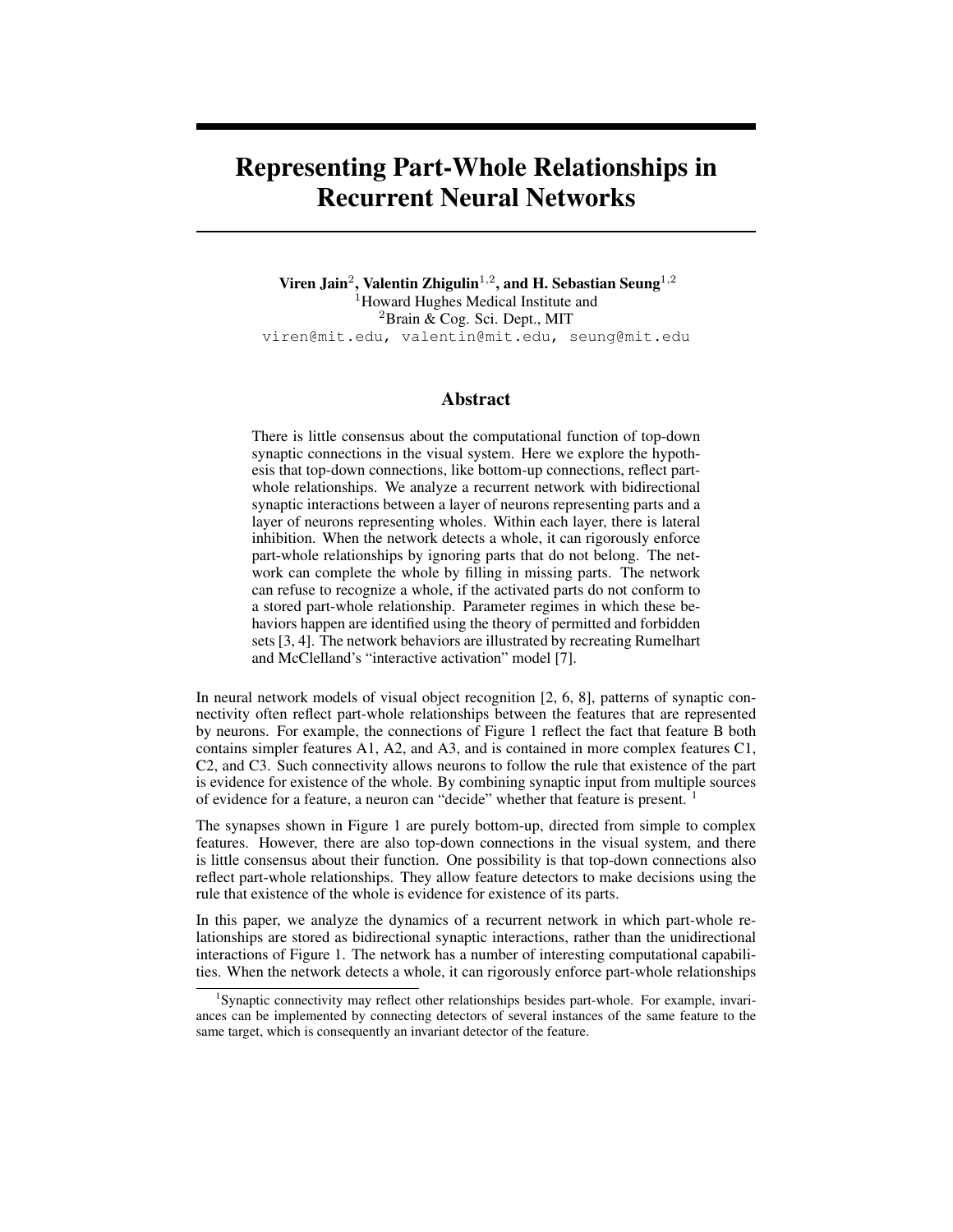

Figure 1: The synaptic connections (arrows) of neuron B represent part-whole relationships. Feature B both contains simpler features and is contained in more complex features. The synaptic interactions are drawn one-way, as in most models of visual object recognition. Existence of the part is regarded as evidence for existence of the whole. This paper makes the interactions bidirectional, allowing the existence of the whole to be evidence for the existence of its parts.

by ignoring parts that do not belong. The network can complete the whole by filling in missing parts. The network can refuse to recognize a whole, if the activated parts do not conform to a stored part-whole relationship. Parameter regimes in which these behaviors happen are identified using the recently developed theory of permitted and forbidden sets [3, 4].

Our model is closely related to the interactive activation model of word recognition, which was proposed by McClelland and Rumelhart to explain the word superiority effect studied by visual psychologists [7]. Here our concern is not to model a psychological effect, but to characterize mathematically how computations involving part-whole relationships can be carried out by a recurrent network.

## 1 Network model

Suppose that we are given a set of part-whole relationships specified by

$$
\xi_i^a = \begin{cases} 1, & \text{if part } i \text{ is contained in whole } a \\ 0, & \text{otherwise} \end{cases}
$$

We assume that every whole contains at least one part, and every part is contained in at least one whole.

The stimulus drives a layer of neurons that detect parts. These neurons also interact with a layer of neurons that detect wholes. We will refer to part-detectors as "P-neurons" and whole-detectors as "W-neurons."

The part-whole relationships are directly stored in the synaptic connections between P and W neurons. If  $\xi_i^a = 1$ , the *i*th neuron in the P layer and the *a*th neuron in the W layer have an excitatory interaction of strength  $\gamma$ . If  $\xi_i^a = 0$ , the neurons have an inhibitory interaction of strength  $\sigma$ . Furthermore, the P-neurons inhibit each other with strength  $\beta$ , and the Wneurons inhibit each other with strength  $\alpha$ . All of these interactions are symmetric, and all activation functions are the rectification nonlinearity  $[z]^{+} = \max\{z, 0\}.$ 

Then the dynamics of the network takes the form

$$
\dot{W}_a + W_a = \left[ \gamma \sum_i P_i \xi_i^a - \sigma \sum_i (1 - \xi_i^a) P_i - \alpha \sum_{b \neq a} W_b \right]^+, \tag{1}
$$

$$
\dot{P}_i + P_i = \left[ \gamma \sum_a W_a \xi_i^a - \sigma \sum_a (1 - \xi_i^a) W_a - \beta \sum_{j \neq i} P_j + B_i \right]^+.
$$
 (2)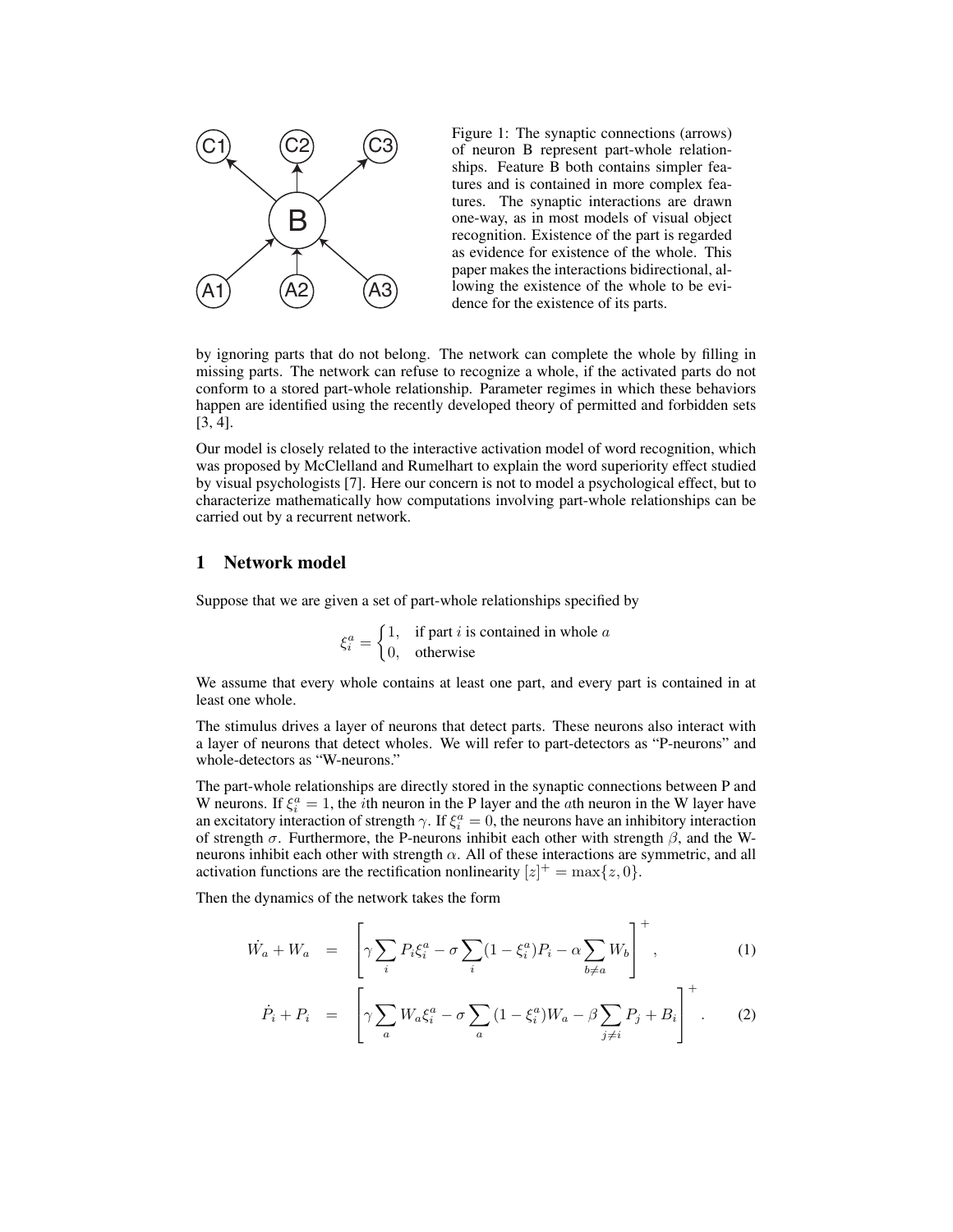where  $B_i$  is the input to the P layer from the stimulus. Figure 2 shows an example of a network with two wholes. Each whole contains two parts. One of the parts is contained in both wholes.



Figure 2: Model in example configuration:  $\xi = \{(1,1,0), (0,1,1)\}.$ 

When a stimulus is presented, it activates some of the P-neurons, which activate some of the W-neurons. The network eventually converges to a stable steady state. We will assume that  $\alpha > 1$ . In the Appendix, we prove that this leads to unconditional winner-take-all behavior in the W layer. In other words, no more than one W-neuron can be active at a stable steady state.

If a single W-neuron is active, then a whole has been detected. Potentially there are also many P-neurons active, indicating detection of parts. This representation may have different properties, depending on the choice of parameters  $\beta$ ,  $\gamma$ , and  $\sigma$ . As discussed below, these include rigorous enforcement of part-whole relationships, completion of wholes by "filling in" missing parts, and non-recognition of parts that do not conform to a whole.

## 2 Enforcement of part-whole relationships

Suppose that a single W-neuron is active at a stable steady state, so that a whole has been detected. Part-whole relationships are said to be enforced if the network always ignores parts that are not contained in the detected whole, despite potentially strong bottom-up evidence for them. It can be shown that enforcement follows from the inequality

$$
\sigma^2 + \beta^2 + \gamma^2 + 2\sigma\beta\gamma > 1.
$$
 (3)

which guarantees that neuron  $i$  in the P layer is inactive, if neuron  $\alpha$  in the W layer is active and  $\xi_i^a = 0$ . When part-whole relations are enforced, prior knowledge about legal combinations of parts strictly constrains what may be perceived. This result is proven in the Appendix, and only an intuitive explanation is given here.

Enforcement is easiest to understand when there is interlayer inhibition ( $\sigma > 0$ ). In this case, the active W-neuron directly inhibits the forbidden P-neurons. The case of  $\sigma = 0$  is more subtle. Then enforcement is mediated by lateral inhibition in the P layer. Excitatory feedback from the W-neuron has the effect of counteracting the lateral inhibition between the P-neurons that belong to the whole. As a result, these P-neurons become strongly activated enough to inhibit the rest of the P layer.

## 3 Completion of wholes by filling in missing parts

If a W-neuron is active, it excites the P-neurons that belong to the whole. As a result, even if one of these P-neurons receives no bottom-up input  $(B<sub>i</sub> = 0)$ , it is still active. We call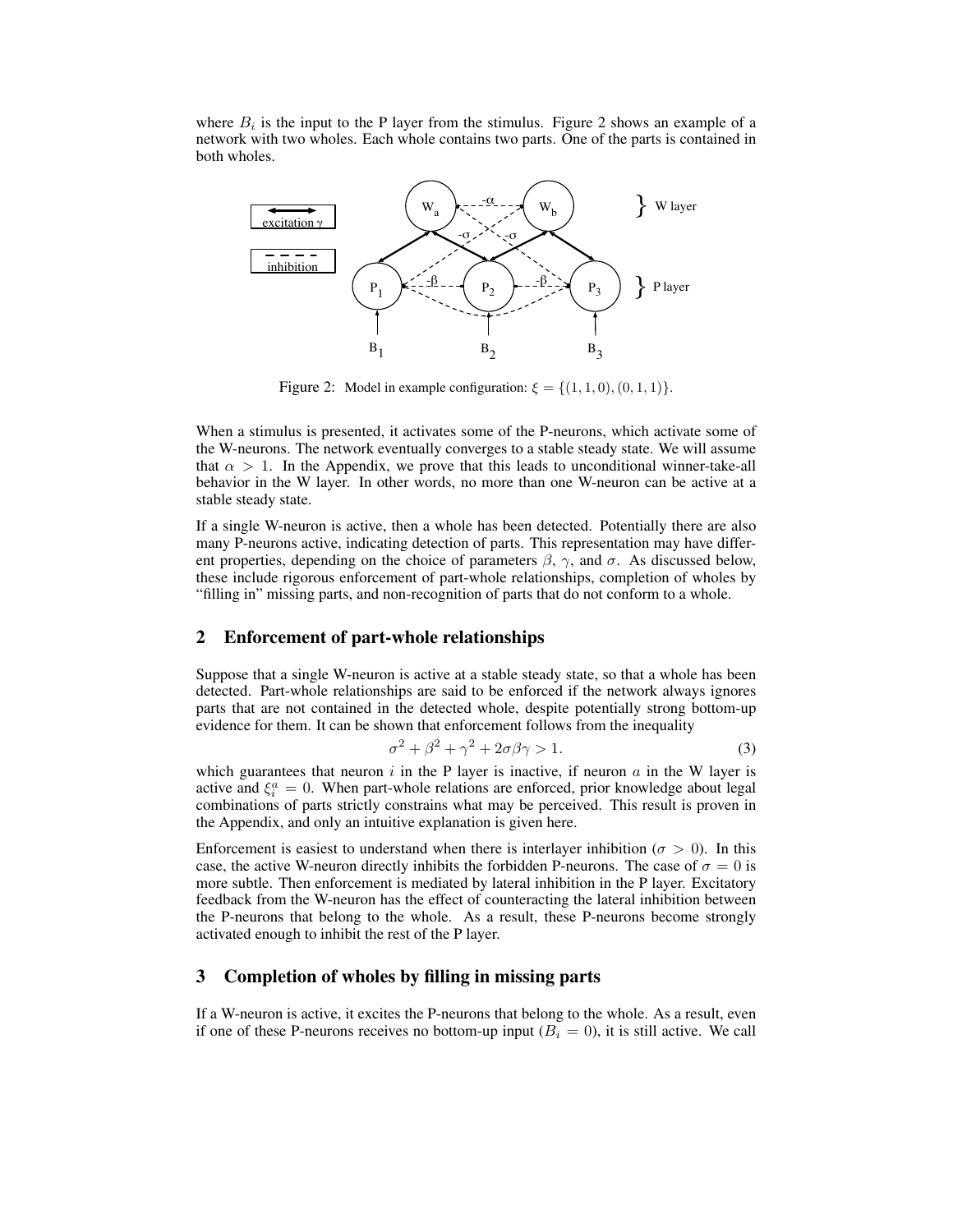this phenomenon "completion," and it is guaranteed to happen when

$$
\gamma > \sqrt{\beta} \tag{4}
$$

The network may thus "imagine" parts that are consistent with the recognized whole, but are not actually present in the stimulus. As with enforcement, this condition depends on top-down connections.

In the special case  $\gamma = \sqrt{\beta}$ , the interlayer excitation between a W-neuron and its P-neurons exactly cancels out the lateral inhibition between the P-neurons at a steady state. So the recurrent connections effectively vanish, letting the activity of the P-neurons be determined by their feedforward inputs. When the interlayer excitation is stronger than this, the inequality (4) holds, and completion occurs.

# 4 Non-recognition of a whole

If there is no interlayer inhibition ( $\sigma = 0$ ), then a single W-neuron is always active, assuming that there is some activity in the P layer. To see this, suppose for the sake of contradiction that all the W-neurons are inactive. Then they receive no inhibition to counteract the excitation from the P layer. This means some of them must be active, which contradicts our assumption. This means that the network always recognizes a whole, even if the stimulus is very different from any part-whole combination that is stored in the network.

However, if interlayer inhibition is sufficiently strong (large  $\sigma$ ), the network may refuse to recognize a whole. Neurons in the P layer are activated, but there is no activity in the W layer. Formal conditions on  $\sigma$  can be derived, but are not given here because of space limitations.

In case of non-recognition, constraints on the P-layer are not enforced. It is possible for the network to detect a configuration of parts that is not consistent with any stored whole.

# 5 Example: Interactive Activation model

To illustrate the computational capabilities of our network, we use it to recreate the interactive activation (IA) model of McClelland and Rumelhart. Figure 3 shows numerical simulations of a network containing three layers of neurons representing strokes, letters, and words, respectively. There are 16 possible strokes in each of four letter positions. For each stroke, there are two neurons, one signaling the presence of the stroke and the other signaling its absence. Letter neurons represent each letter of the alphabet in each of four positions. Word neurons represent each of 1200 common four letter words.

The letter and word layers correspond to the P and W layers that were introduced previously. There are bidirectional interactions between the letter and word layers, and lateral inhibition within the layers. The letter neurons also receive input from the stroke neurons, but this interaction is unidirectional.

Our network differs in two ways from the original IA model. First, all interactions involving letter and word neurons are symmetric. In the original model, the interactions between the letter and word layers were asymmetric. In particular, inhibitory connections only ran from letter neurons to word neurons, and not vice versa. Second, the only nonlinearity in our model is rectification. These two aspects allow us to apply the full machinery of the theory of permitted and forbidden sets.

Figure 3 shows the result of presenting the stimulus "MO M" for four different settings of parameters. In each of the four cases, the word layer of the network converges to the same result, detecting the word "MOON", which is the closest stored word to the stimulus. However, the activity in the letter layer is different in the four cases.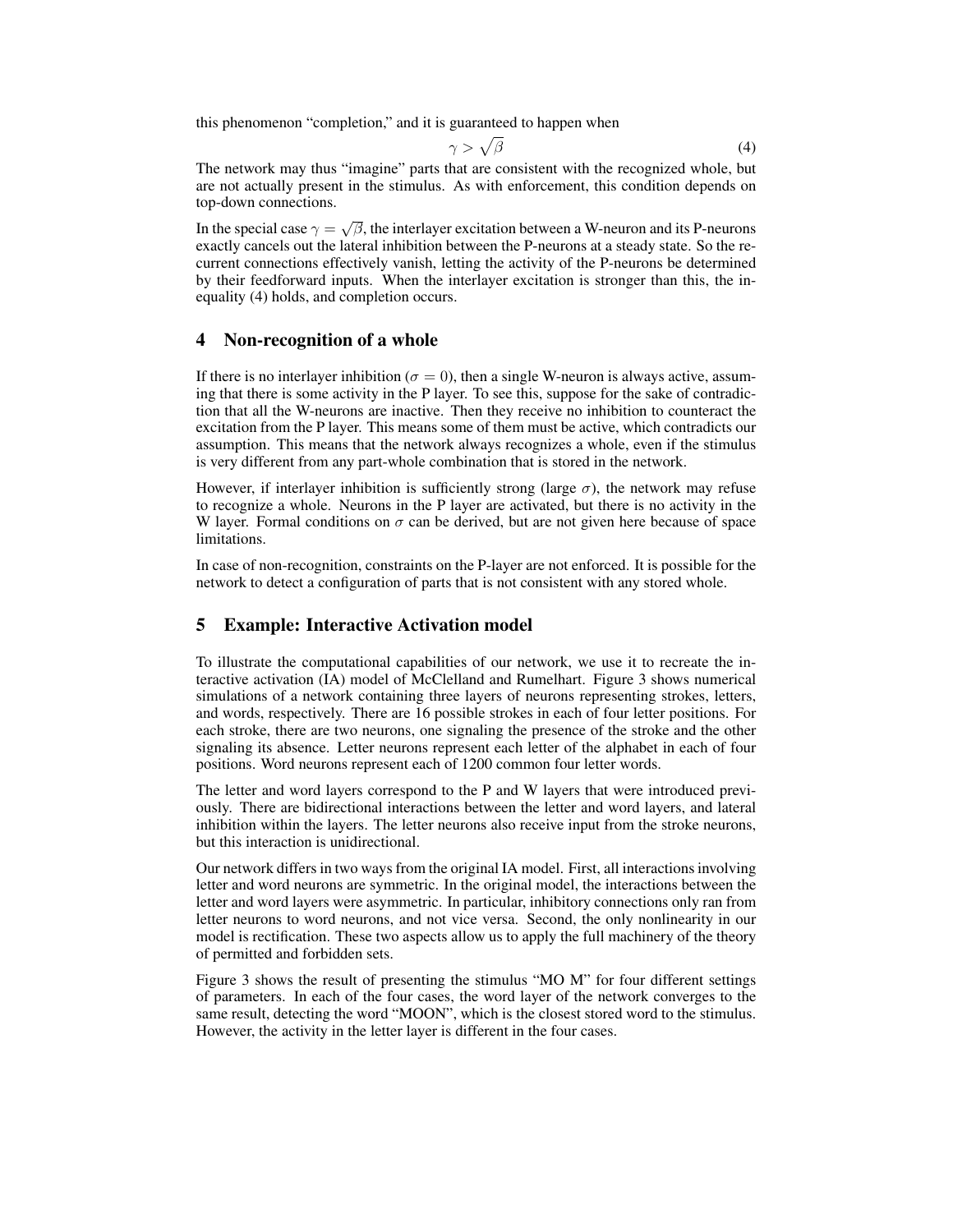

Figure 3: Simulation of 4 different parameter regimes in a letter- word recognition network. Within each panel, the middle column presents a feature-layer reconstruction based on the letter activity shown in the left column. W layer activity is shown in the right column. The top row shows the network state after 10 iterations of the dynamics. The bottom row shows the steady state.

In the left column, the parameters obey the inequality  $(3)$ , so that part-whole relationships are enforced. The activity of the letter layer is visualized by activating the strokes corresponding to each active letter neuron. The activated letters are part of the word "MOON". In the top left, the inequality (4) is satisfied, so that the missing "O" in the stimulus is filled in. In the bottom left, completion does not occur.

In the simulations of the right column, parameters are such that part- whole relationships are not enforced. Consequently, the word layer is much more active. Bottom-up input provides evidence for several other letters, which is not suppressed. In the top right, the inequality (4) is satisfied, so that the missing "O" in the stimulus is filled in. In the bottom right, the "O" neuron is not activated in the third position, so there is no completion. However, some letter neurons for the third position are activated, due to the input from neurons that indicate the absence of strokes.



Figure 4: Simulation of a non-recognition event and example of multistability.

Figure 4 shows simulations for large  $\sigma$ , deep in

the enforcement regime where non- recognition is a possibility. From one initial condition, the network converges to a state in which no W neurons are active, a non- recognition. From another initial condition, the network detects the word "NORM". Deep in the enforcement regime, the top-down feedback can be so strong that the network has multiple stable states, many of which bear little resemblance to the stimulus at all. This is a problematic aspect of this network. It can be prevented by setting parameters at the edge of the enforcement regime.

# 6 Discussion

We have analyzed a recurrent network that performs computations involving part-whole relationships. The network can fill in missing parts and suppress parts that do not belong.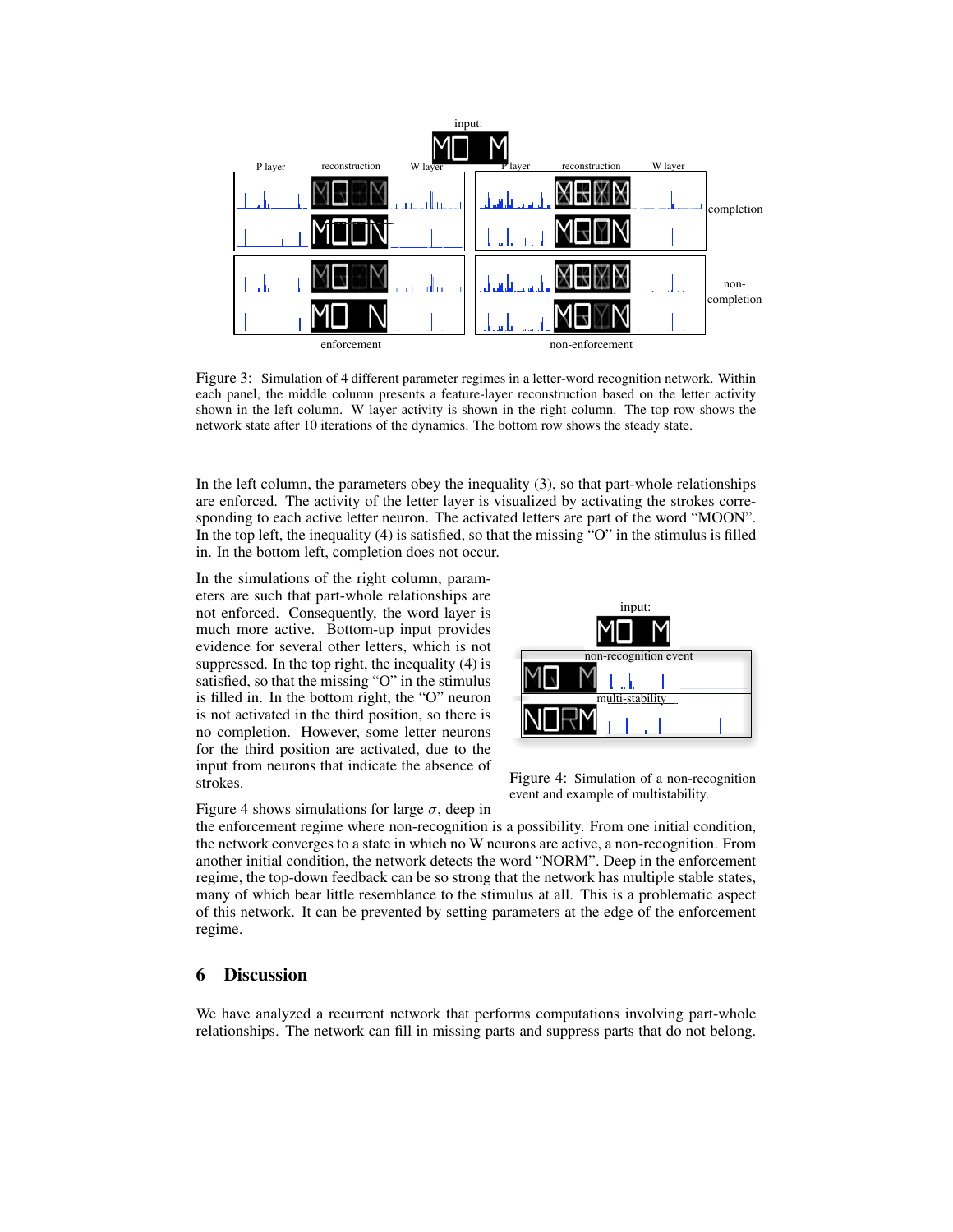These two computations are distinct and can be dissociated from each other, as shown in Figure 3.

While these two computations can also be performed by associative memory models, they are not typically dissociable in these models. For example, in the Hopfield model pattern completion and noise suppression are both the result of recall of one of a finite number of stereotyped activity patterns.

We believe that our model is more appropriate for perceptual systems, because its behavior is piecewise linear, due its reliance on rectification nonlinearity. Therefore, analog aspects of computation are able to coexist with the part-whole relationships. Furthermore, in our model the stimulus is encoded in maintained synaptic input to the network, rather than as an initial condition of the dynamics.

# A Appendix: Permitted and forbidden sets

Our mathematical results depend on the theory of permitted and forbidden sets [3, 4], which is summarized briefly here. The theory is applicable to neural networks with rectification nonlinearity, of the form  $\dot{x}_i + x_i = [b_i + \sum_j W_{ij} x_j]^+$ . Neuron *i* is said to be active when  $x_i > 0$ . For a network of N neurons, there are  $2^N$  possible sets of active neurons. For each active set, consider the submatrix of  $W_{ij}$  corresponding to the synapses between active neurons. If all eigenvalues of this submatrix have real parts less than or equal to unity, then the active set is said to be *permitted*. Otherwise the active set is said to be *forbidden*. A set is permitted if and only if there exists an input vector  $b$  such that those neurons are active at a stable steady state. Permitted sets can be regarded as memories stored in the synaptic connections  $W_{ij}$ . If  $W_{ij}$  is a symmetric matrix, the *nesting property* holds: every subset of a permitted set is permitted, and every superset of a forbidden set is forbidden.

The present model can be seen as a general method for storing permitted sets in a recurrent network. This method introduces a neuron for each permitted set, relying on a unary or "grandmother cell" representation. In contrast, Xie et al.[9] used lateral inhibition in a single layer of neurons to store permitted sets. By introducing extra neurons, the present model achieves superior storage capacity, much as unary models of associative memory [1] surpass distributed models [5].

### A.1 Unconditional winner-take-all in the W layer

The synapses between two W-neurons have strengths

$$
\begin{pmatrix} 0 & -\alpha \\ -\alpha & 0 \end{pmatrix}
$$

The eigenvalues of this matrix are  $\pm \alpha$ . Therefore two W-neurons constitute a forbidden set if  $\alpha > 1$ . By the nesting property, it follows more than two W-neurons is also a forbidden set, and that the W layer has the unconditional winner-take-all property.

#### A.2 Part-whole combinations as permitted sets

**Theorem 1.** *Suppose that*  $\beta < 1$ *. If*  $\gamma^2 < \beta + (1 - \beta)/k$  *then any combination of*  $k \ge 1$ *parts consistent with a whole corresponds to a permitted set.*

*Proof.* Consider k parts belonging to a whole. They are represented by one W-neuron and k P-neurons, with synaptic connections given by the  $(k + 1) \times (k + 1)$  matrix

$$
M = \begin{pmatrix} -\beta (11^T - I) & \gamma 1 \\ \gamma 1^T & 0 \end{pmatrix},
$$
 (5)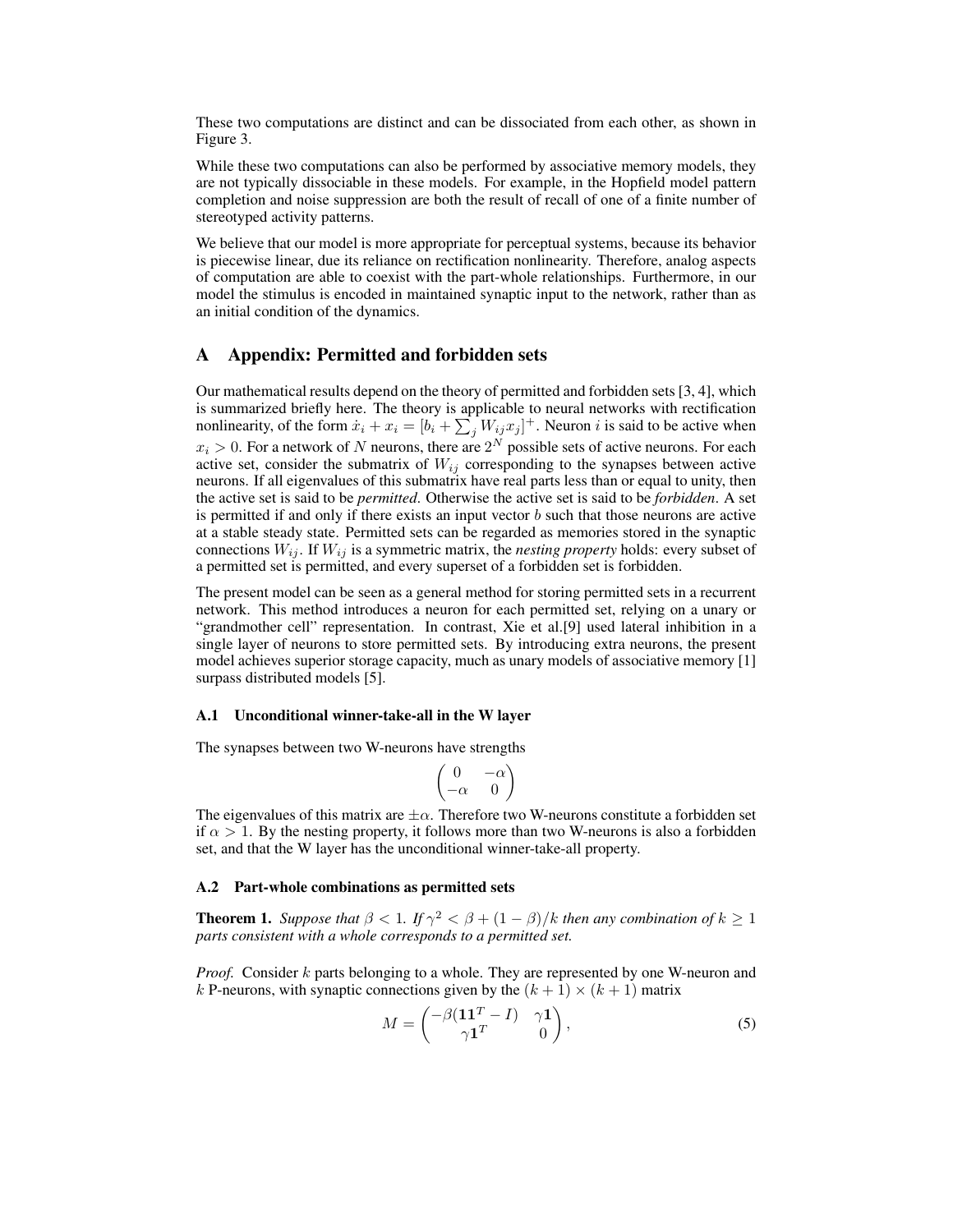where 1 is the  $k$ -dimensional vector whose elements are all equal to one. Two eigenvectors of M are of the form  $({\bf 1}^T c)$ , and have the same eigenvalues as the  $2 \times 2$  matrix

$$
\begin{pmatrix} -\beta(k-1) & \gamma \\ \gamma k & 0 \end{pmatrix}
$$

This matrix has eigenvalues less than one when  $\gamma^2 < \beta + (1 - \beta)/k$  and  $\beta(k - 1) + 2 >$ 0. The other  $k - 1$  eigenvectors are of the form  $(d^T, 0)$ , where  $d^T 1 = 0$ . These have eigenvalues  $β$ . Therefore all eigenvalues of W are less than one if the condition of the theorem is satisfied.  $\Box$ 

### A.3 Constraints on combining parts

Here, we derive conditions under which the network can enforce the constraint that steady state activity be confined to parts that constitute a whole.

**Theorem 2.** *Suppose that*  $\beta > 0$  *and*  $\sigma^2 + \beta^2 + \gamma^2 + 2\sigma\beta\gamma > 1$ *If a W- neuron is active, then only P- neurons corresponding to parts contained in the relevant whole can be active at a stable steady state.*

*Proof.* Consider P-neurons  $P_i$ ,  $P_j$ , and W-neuron  $W_a$ . Suppose that  $\xi_i^a = 1$  but  $\xi_j^a = 0$ . As shown in Figure 5, the matrix of connections is given by:

$$
W = \begin{pmatrix} 0 & -\beta & \gamma \\ -\beta & 0 & -\sigma \\ \gamma & -\sigma & 0 \end{pmatrix}
$$
 (6)



Figure 5: A set of one W- neuron and two P-neurons is forbidden if one part belongs to the whole and the other does not.

This set is permitted if all eigenvalues of  $W - I$  have negative real parts. The characteristic equation of  $I - W$  is  $\lambda^3 + b_1 \lambda^2 +$  $b_2\lambda + b_3 = 0$ , where  $b_1 = 3$ ,  $b_2 = 3 - \sigma^2 - \beta^2 - \gamma^2$  and

 $b_3 = 1-2\sigma\beta\gamma-\sigma^2-\beta^2-\gamma^2$ . According to the Routh-Hurwitz theorem, all the eigenvalues have negative real parts if and only if  $b_1 > 0$ ,  $b_3 > 0$  and  $b_1b_2 > b_3$ . Clearly, the first condition is always satisfied. The second condition is more restrictive than the third. It is satisfied only when  $\sigma^2 + \beta^2 + \gamma^2 + 2\sigma\beta\gamma < 1$ . Hence, one of the eigenvalues has a positive real part when this condition is broken, i.e., when  $\sigma^2 + \beta^2 + \gamma^2 + 2\sigma\beta\gamma > 1$ . By the nesting property, any larger set of P-neurons inconsistent with the W-neuron is also forbidden.  $\square$ 

#### A.4 Completion of wholes

**Theorem 3.** *If*  $\gamma > \sqrt{\beta}$  *and a single W-neuron a is active at a steady state, then*  $P_i > 0$ *for all i such that*  $\xi_i^a = 1$ *.* 

*Proof.* Suppose that the detected whole has k parts. At the steady state

$$
P_i = \frac{\xi_i^a}{1 - \beta} \left[ B_i - (\beta - \gamma^2) P_{tot} \right]^+
$$

where

$$
P_{tot} = \sum_{i} P_i = \frac{1}{1 - \beta + (\beta - \gamma^2)k} \sum_{i=1}^{k} B_i \xi_i^a \tag{7}
$$

 $\Box$